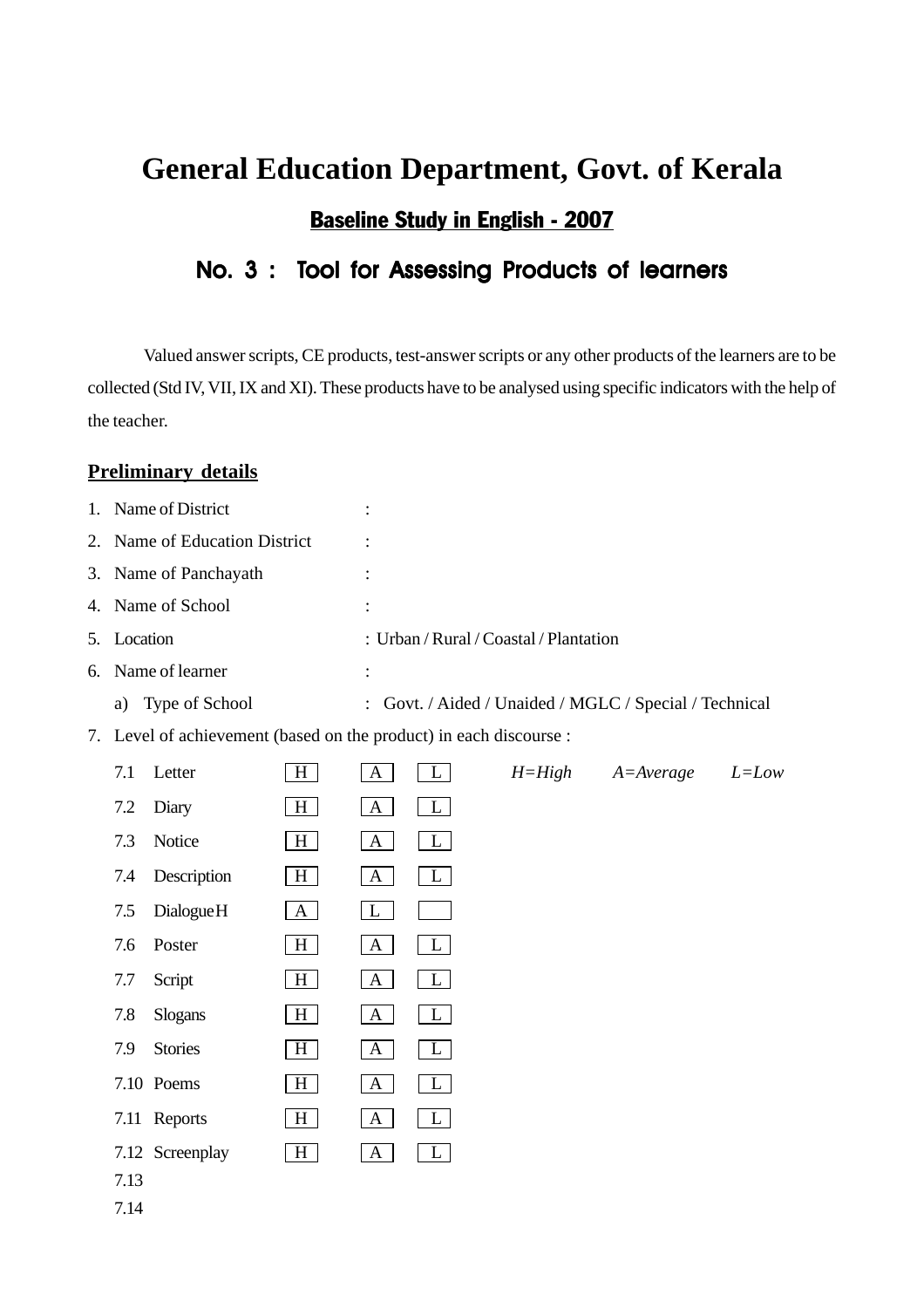|    |                                            |                                     |                |                 |                                        |                                                      | $H = 3$ scores                |
|----|--------------------------------------------|-------------------------------------|----------------|-----------------|----------------------------------------|------------------------------------------------------|-------------------------------|
| 8. | General achievement level of the product   |                                     |                |                 |                                        |                                                      | $A = 2$ scores                |
|    | 8.1 Language proficiency                   |                                     |                | High            | Average                                | Low                                                  |                               |
|    | 8.1.1 Correctness of spelling              |                                     |                | $H_{\parallel}$ | $\mathbf{A}$                           | L                                                    | $L=1$ score                   |
|    | 8.1.2 Appropriateness of word order        |                                     | $\mathbb{R}^2$ | H               | A                                      | L                                                    |                               |
|    | 8.1.3 Tense / aspect                       |                                     |                | H               | $\mathbf{A}$                           | L                                                    |                               |
|    | 8.1.4 Affixation                           |                                     |                | H               | $\mathbf{A}$                           | L                                                    |                               |
|    | 8.1.5 Concord                              |                                     |                | H               | $\mathbf{A}$                           | $\mathbf{L}$                                         |                               |
|    | 8.2 Conceptual level                       |                                     |                | H               | $\mathbf{A}$                           | L                                                    |                               |
|    | 8.2.1 Formation of ideas                   |                                     |                | H               | $\mathbf{A}$                           | L                                                    |                               |
|    | 8.2.2 Organization of ideas                |                                     |                | H               | $\mathbf{A}$                           | L                                                    |                               |
|    | 8.2.3 Discourse cohesion                   |                                     |                | H               | $\mathbf{A}$                           | L                                                    |                               |
|    | 8.2.4 Stylistic devices                    |                                     |                | H               | $\mathbf{A}$                           |                                                      |                               |
|    | 8.2.5 Creativity                           |                                     |                | H               | $\mathbf{A}$                           | L                                                    |                               |
|    | 8.3 Analytical skills                      |                                     |                | H               | $\mathbf{A}$                           | L                                                    |                               |
|    |                                            |                                     |                |                 |                                        |                                                      | $A = 25-36$                   |
|    | General Achievement-aggregate grade        |                                     | A              | B               | C                                      |                                                      | $B = 13 - 24$                 |
|    |                                            |                                     |                |                 |                                        |                                                      | $C = Up to 12$                |
|    | 9. Effectiveness of discourses/products as |                                     |                | H               | A                                      | L                                                    |                               |
|    | tools for social interaction               |                                     |                |                 |                                        |                                                      |                               |
|    | 10. Nature of product                      | own                                 |                |                 | lifted from                            | a mixture                                            |                               |
|    |                                            | writing                             |                |                 | other sources                          | $% \left\vert \mathcal{A}\right\rangle _{0}$ of both |                               |
|    | 11. Nature of errors                       |                                     |                |                 |                                        |                                                      |                               |
|    |                                            |                                     |                |                 | Syntactical / Morphological / Spelling |                                                      |                               |
|    | wrong<br>word order                        | missing<br>words                    |                |                 | excess<br>words                        |                                                      | wrong selec-<br>tion of words |
|    | $\mathbf{A}$<br>L<br>$H_{\rm}$             | $\boldsymbol{\mathsf{A}}$<br>L<br>H |                | H               | $\boldsymbol{\mathsf{A}}$<br>L         | $H_{\rm}$                                            | A<br>$\mathbf{L}$             |
|    |                                            |                                     |                |                 |                                        |                                                      |                               |
|    | tense /aspectual                           | wrong                               |                |                 |                                        |                                                      | spelling                      |
|    | errors                                     | affixes                             |                |                 | concord                                |                                                      | errors                        |
|    | L<br>$\mathbf{A}$<br>$H_{\rm}$             | L<br>H<br>$\mathbf{A}$              |                | H               | L<br>A                                 | $H_{\rm}$                                            | L<br>A                        |
|    | Stylistic errors                           |                                     |                |                 |                                        |                                                      |                               |
|    |                                            | discourse                           |                |                 |                                        |                                                      | use of figura-                |
|    | organization                               | cohesion                            |                |                 | creativity                             |                                                      | tive/stylistic                |
|    |                                            |                                     |                |                 |                                        |                                                      | devices                       |
|    | <sup>L</sup><br>$\mathbf{A}$<br>$H_{\rm}$  | L <br>$\mathbf{A}$<br>H             |                | $H_{\rm}$       | L <br>$\mathbf{A}$                     | H                                                    | $\mathbf{L}$<br>$\mathbf{A}$  |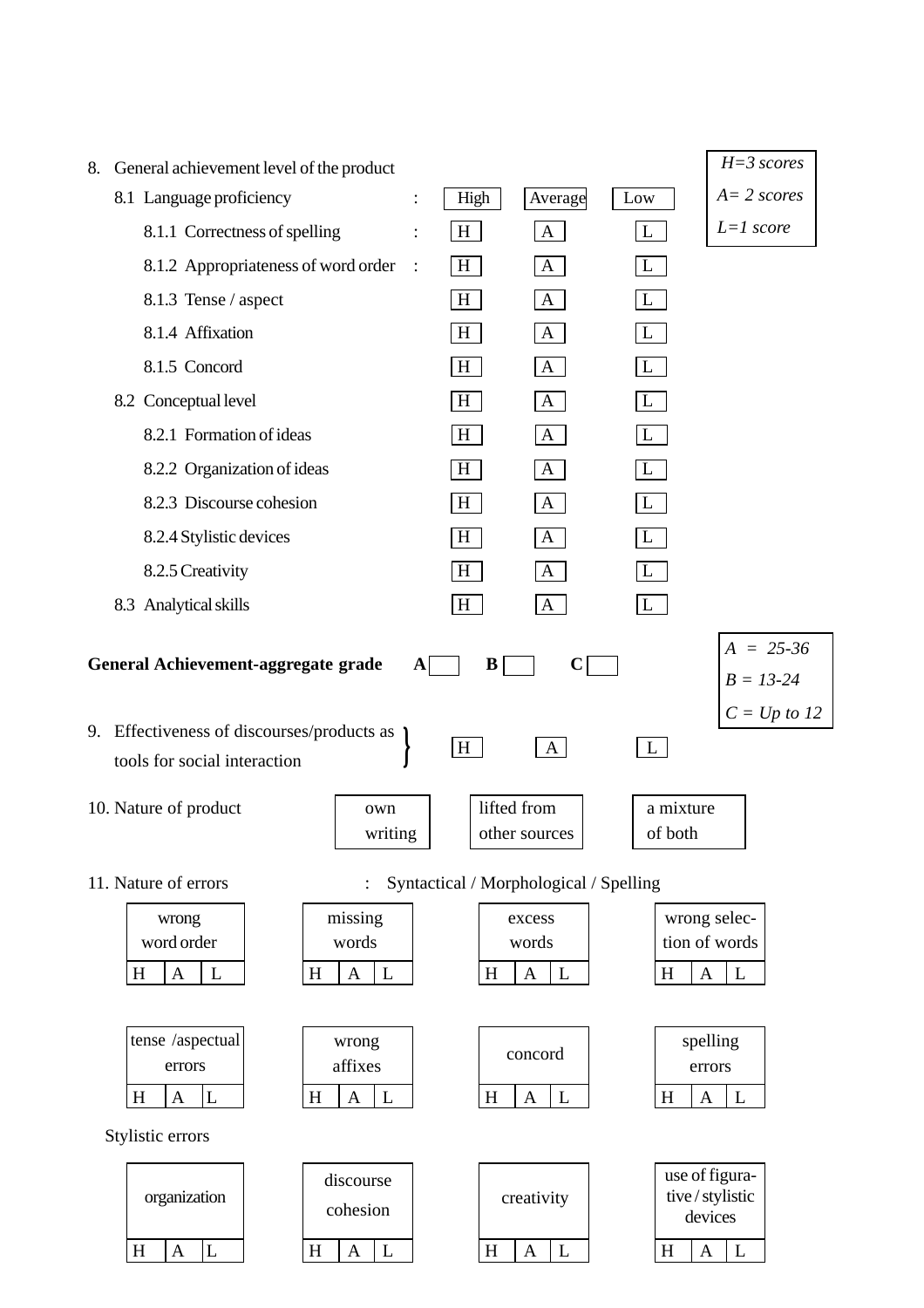12. General trends shown by High achievers / Average / Low achievers

| H                                                      |     |  |  |  |  |  |  |  |
|--------------------------------------------------------|-----|--|--|--|--|--|--|--|
| Conceptual level<br>A                                  |     |  |  |  |  |  |  |  |
| Analytical skill<br>Н                                  |     |  |  |  |  |  |  |  |
| Creativity<br>H<br>А                                   |     |  |  |  |  |  |  |  |
| 13. Accuracy in the evaluation of scripts<br>H         |     |  |  |  |  |  |  |  |
| (Evaluation tool)                                      |     |  |  |  |  |  |  |  |
| 14. Is the question paper in tune with the curriculum? | Yes |  |  |  |  |  |  |  |

| Yes     |  |
|---------|--|
| No      |  |
| To some |  |
| extent  |  |

- 15. Strength and weakness of the curriculum :
	- 15.1 Scope for construction of discources
	- 15.2 Scope for relating social issues
	- 15.3 Scope for producing learner responses
	- 15.4 Scope for divergent thinking/ creativity
	- 15.5 Scope for learner autonomy
	- 15.6 Scope for developing emotional insight
	- 15.7 Scope for incorporating local resources

| H     | $\mathbf{A}$      | L |
|-------|-------------------|---|
| lН    | $\vert A \vert$   | L |
| Fixed |                   |   |
| Free  |                   |   |
|       |                   |   |
| ΙH    | $\vert A \vert$   | L |
| lН    | $\vert A \vert$   | L |
| ΙH    | $\vert$ A $\vert$ | L |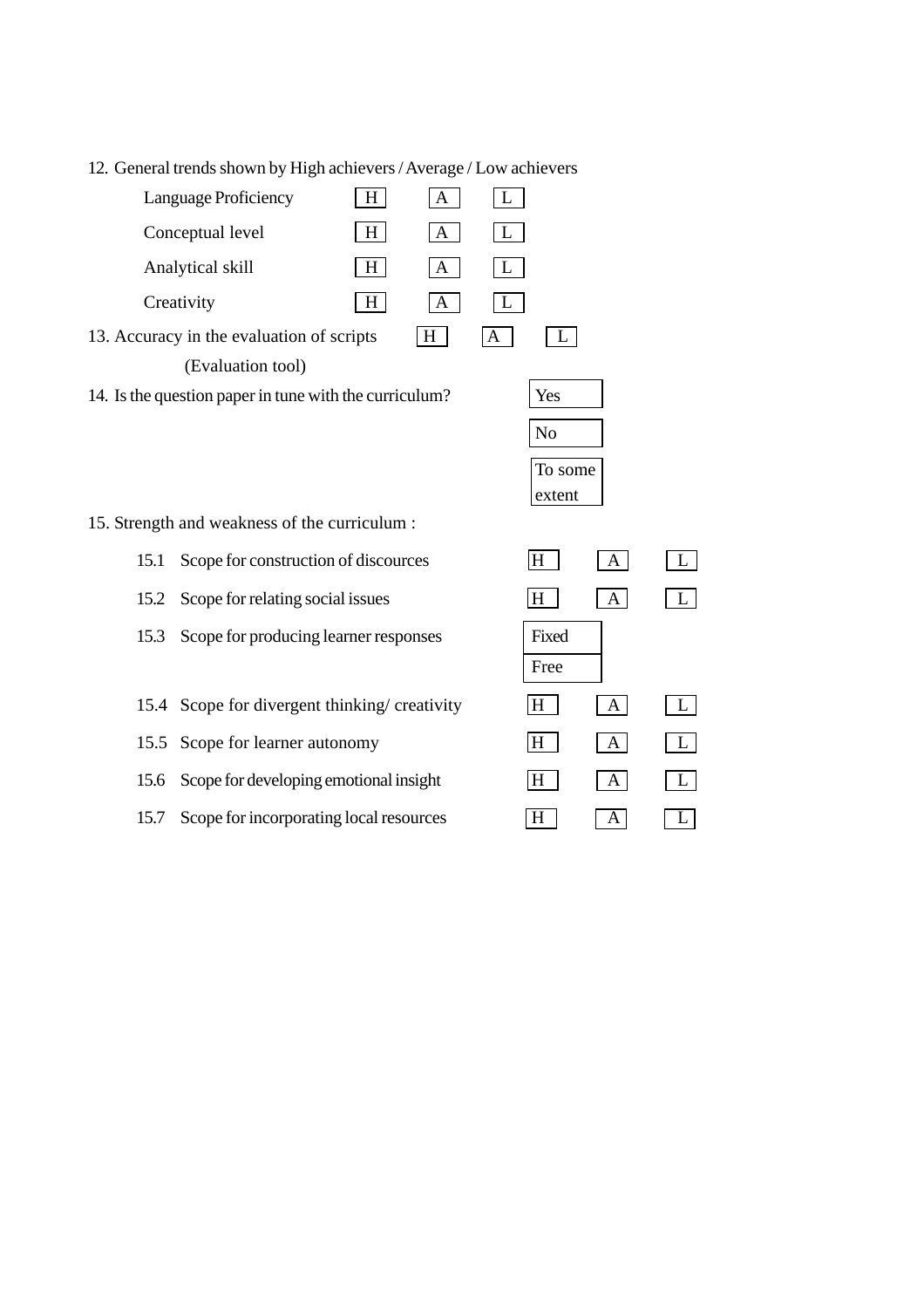## **General Education Department, Govt. of Kerala**

Baseline Study in English - 2007

### No. 2 : Tool for Evaluating English Classroom Process

**This tool is for evaluating English classroom process in connection with the curriculum revision initiated by Govt. of Kerala in the light of NCF 2005. Tick the relevant boxes given below.**

|    |               | Name of School:                                      |                          |                          |                                 |                | District:          |            |  |
|----|---------------|------------------------------------------------------|--------------------------|--------------------------|---------------------------------|----------------|--------------------|------------|--|
|    |               | Class & Division observed:                           |                          |                          |                                 |                | Date:              |            |  |
|    |               |                                                      |                          |                          |                                 |                |                    |            |  |
| I. |               | <b>Planning</b>                                      |                          |                          |                                 |                |                    |            |  |
| 1. |               | Unit Plan                                            |                          | done                     |                                 | not done       |                    |            |  |
| 2. |               | Preparation of the TM                                |                          | apt                      |                                 | not apt        |                    | not done   |  |
| 3. |               | Whether the teacher has made use                     |                          |                          |                                 |                |                    |            |  |
|    |               | of the handbook                                      |                          | Yes                      |                                 | No             |                    |            |  |
|    | II. Inputs    |                                                      |                          |                          |                                 |                |                    |            |  |
| 1. |               | Presentation of the teacher                          |                          |                          |                                 |                |                    |            |  |
|    | a)            | Language                                             |                          | apt                      |                                 | comprehensible |                    |            |  |
|    | b)            | Introducing vocabulary                               |                          | directly                 |                                 |                | through situations |            |  |
|    | $\mathbf{c})$ | Introducing structures                               |                          | Yes                      |                                 | No             |                    |            |  |
|    | d)            | Drilling / Repetition                                | $\overline{\phantom{0}}$ | Yes                      |                                 | No             |                    |            |  |
|    | e)            | Reading the passage                                  |                          |                          | Teacher reading                 |                |                    |            |  |
|    |               |                                                      | $\qquad \qquad -$        |                          | Silent reading by pupils        |                |                    |            |  |
|    |               |                                                      |                          |                          | Reading in groups               |                |                    |            |  |
|    |               |                                                      |                          |                          | Individual oral reading         |                |                    |            |  |
|    |               |                                                      |                          |                          | Teacher monitored group reading |                |                    |            |  |
|    | f)            | Asking comprehension questions                       |                          |                          | Yes                             |                | No                 |            |  |
|    | g)            | Repeating the answers                                |                          |                          | Yes                             |                | No                 |            |  |
|    | h)            | Explanation                                          |                          |                          | in Mothertongue                 |                |                    | in English |  |
|    | $\ddot{i}$    | Conversation with students for channelising thoughts |                          |                          |                                 | Yes            | No                 |            |  |
|    | $\mathbf{j}$  | Presenting narrative                                 |                          |                          | Yes                             |                | N <sub>o</sub>     |            |  |
|    | $\bf k)$      | Audio / Video - Multimedia input                     |                          | $\overline{\phantom{a}}$ | Yes                             |                | No                 |            |  |
|    | $\mathbf{I}$  | Interacting with audio/Video/                        |                          |                          |                                 |                |                    |            |  |
|    |               | Print/Multimedia materials                           |                          |                          | Yes                             |                | N <sub>0</sub>     |            |  |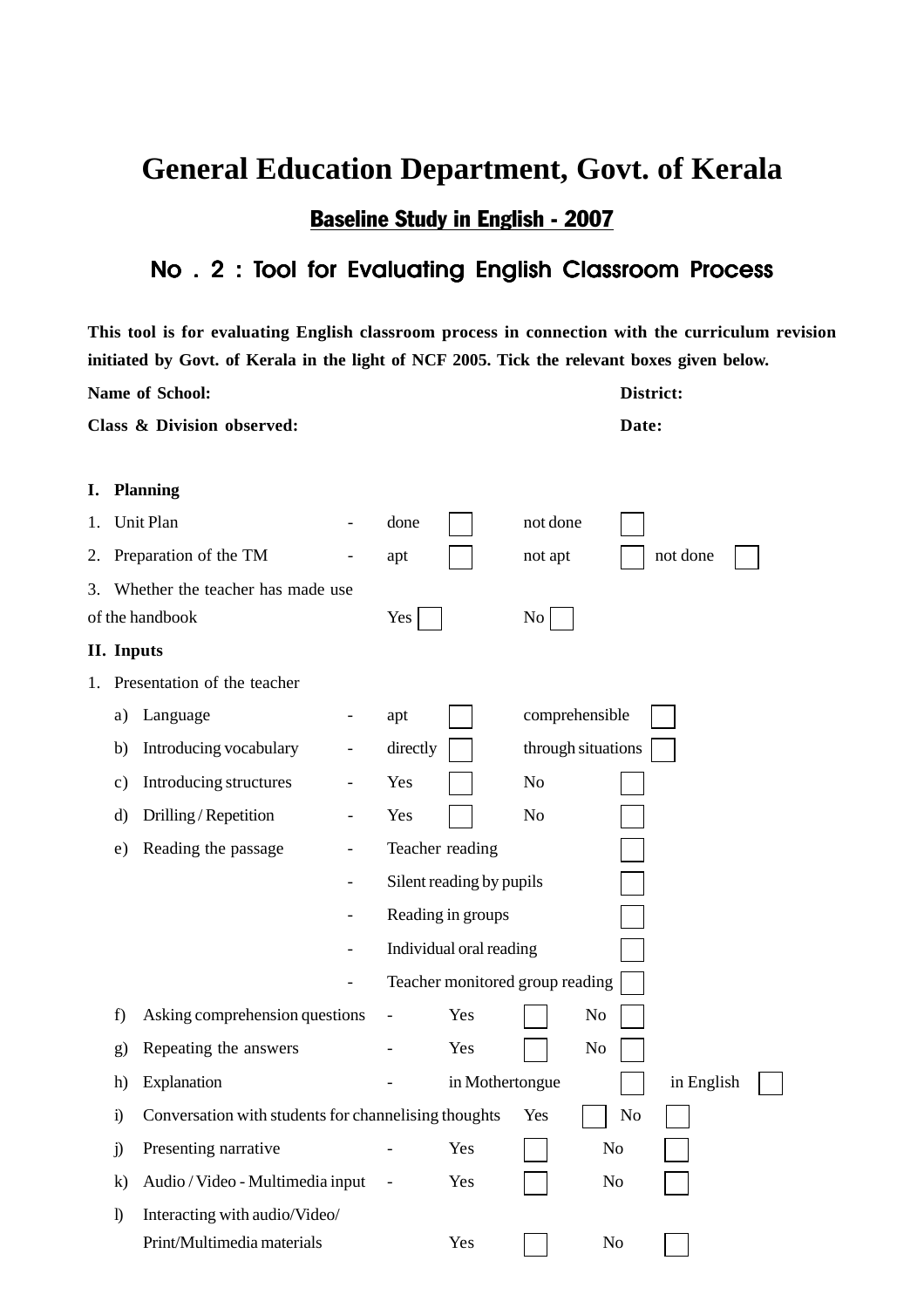| m) Leaners repeating the content of the materials | Yes           |                 | N <sub>o</sub> |                                    |                |                                           |                |
|---------------------------------------------------|---------------|-----------------|----------------|------------------------------------|----------------|-------------------------------------------|----------------|
| Asking questions - eliciting free responses<br>n) |               |                 | Yes            |                                    | No             |                                           |                |
| Providing slot for sharing ideas<br>$\circ$       |               |                 | Yes            |                                    | N <sub>o</sub> |                                           |                |
| Providing slot for prediction<br>p)               |               |                 | Yes            |                                    | N <sub>o</sub> |                                           |                |
| Supplying material for checking prediction<br>q   |               |                 | Yes            |                                    | N <sub>o</sub> |                                           |                |
| Provision for MI components<br>r)                 |               |                 | Yes            |                                    | No             |                                           |                |
| <b>III. Treatment of Error</b>                    |               |                 |                |                                    |                |                                           |                |
| Individual correction                             | Yes           |                 |                | N <sub>o</sub>                     |                |                                           |                |
| Peer correction                                   |               |                 |                |                                    |                |                                           |                |
| Sensitising errors through editing                | Yes           |                 |                | No                                 |                |                                           |                |
| <b>IV. Features of Teacher Talk</b>               |               |                 |                |                                    |                |                                           |                |
| Comprehensibility                                 |               | High            |                | Average                            |                | Low                                       |                |
| Welformedness                                     |               | High            |                | Average                            |                | Low                                       |                |
| Speed of utterence                                |               | High            |                | Average                            |                | Low                                       |                |
| Pitch variation                                   |               | appropriate     |                |                                    |                | not appropriate                           |                |
| Tone variation                                    |               | Appropriate     |                |                                    |                | Not appropriate                           |                |
| Facial expression                                 |               | Appropriate     |                |                                    |                | not appropriate                           |                |
| Body language                                     |               | Appropriate     |                |                                    |                | not appropriate                           |                |
| Emotional appeal                                  |               | High            |                | Average                            |                | Low                                       |                |
| <b>Features of Interaction</b>                    |               |                 |                | Friendly and affectionate          |                | Yes                                       | No             |
|                                                   |               |                 |                | Accepting learner autonomy         |                | Yes                                       | N <sub>0</sub> |
|                                                   |               |                 |                |                                    |                | Accepting errors as signs of learning Yes | No             |
|                                                   |               | Encouraging all |                |                                    |                | Yes                                       | No             |
|                                                   |               |                 |                | Making the learners feel secure    |                | Yes                                       | No             |
|                                                   |               |                 |                | Biased-genderwise                  |                | Yes                                       | No             |
|                                                   |               |                 |                | Biased religion / communitywise    |                | Yes                                       | No             |
|                                                   |               |                 |                | <b>Biased financial Statuswise</b> |                | Yes                                       | No             |
| VI. Profile of the Class:                         | Collaborative |                 | Yes            |                                    | No             |                                           |                |
|                                                   | Informal      |                 | Yes            |                                    | No             |                                           |                |
|                                                   | Democratic    |                 | Yes            |                                    | No             |                                           |                |